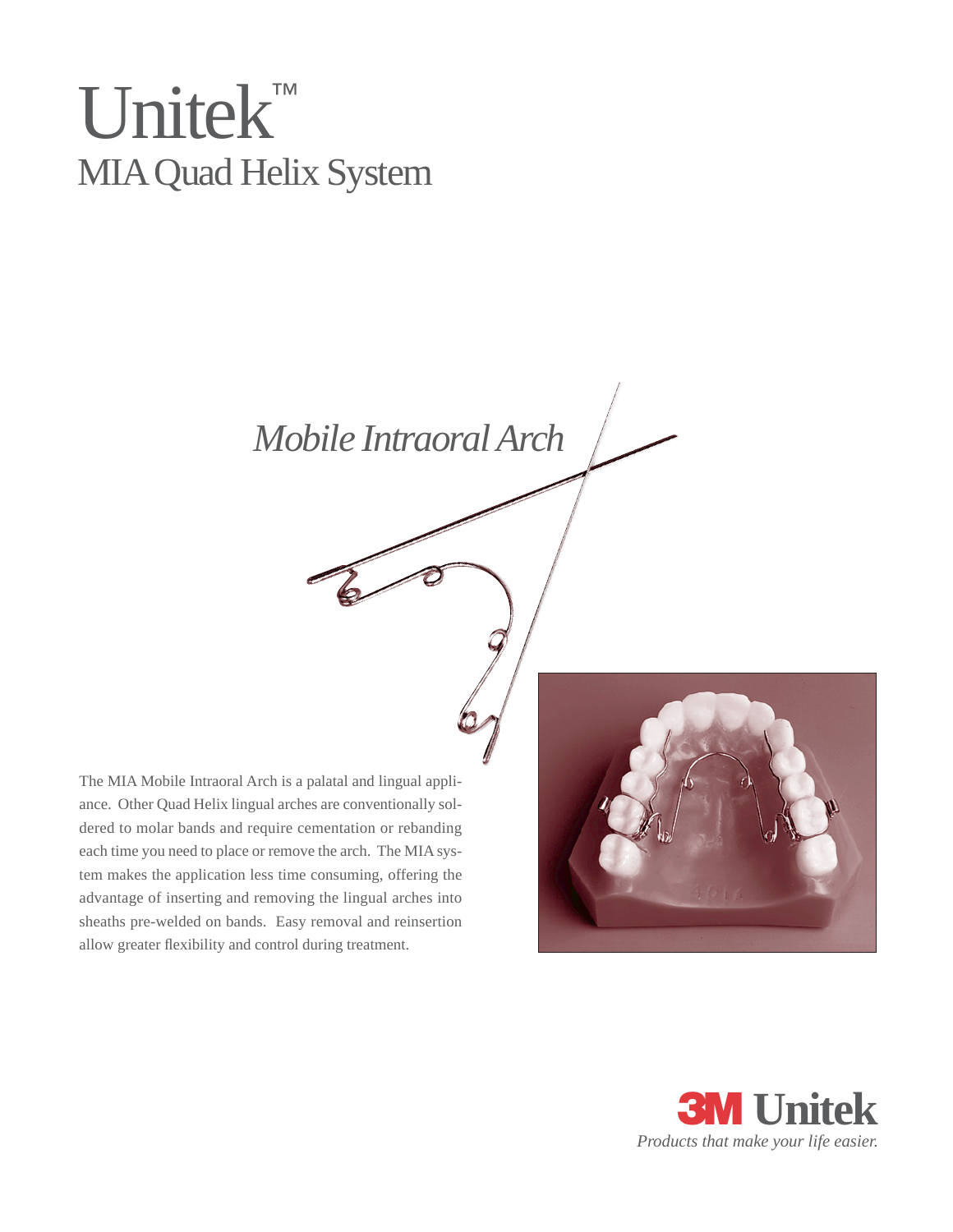# MIAMobile Intraoral Arch System

## **Quad Helix Lingual Arches**

A quad helix consists of the force producing transverse body, the force generating arms, and the retention loops between them. The transverse body starts occlusal at the sheath and crosses over the arm lingually to allow proper gingival clearance around the neck of the molars. In addition, the body of the arch maintains its flexibility without significantly restricting the tongue.

- Adapted to maxillary and mandibular anatomy with proper gingival clearance
- Can be used with MIA Curved Rotation Sheaths as well as straight lingual sheaths
- Secured with wire tie or AlastiK™ S1 force module. No soldering needed
- Ideally suited for direct and indirect fitting.



*Maxillary Occlusal View*

#### *Mandibular Occlusal View*

## **Arch Insertion MIA Lingual Sheaths**







*1. Place tip in sheath.*





*2. Slide to stop with alternating pressure.*





*3. Secure with ligature or AlastiK™ Force Module*



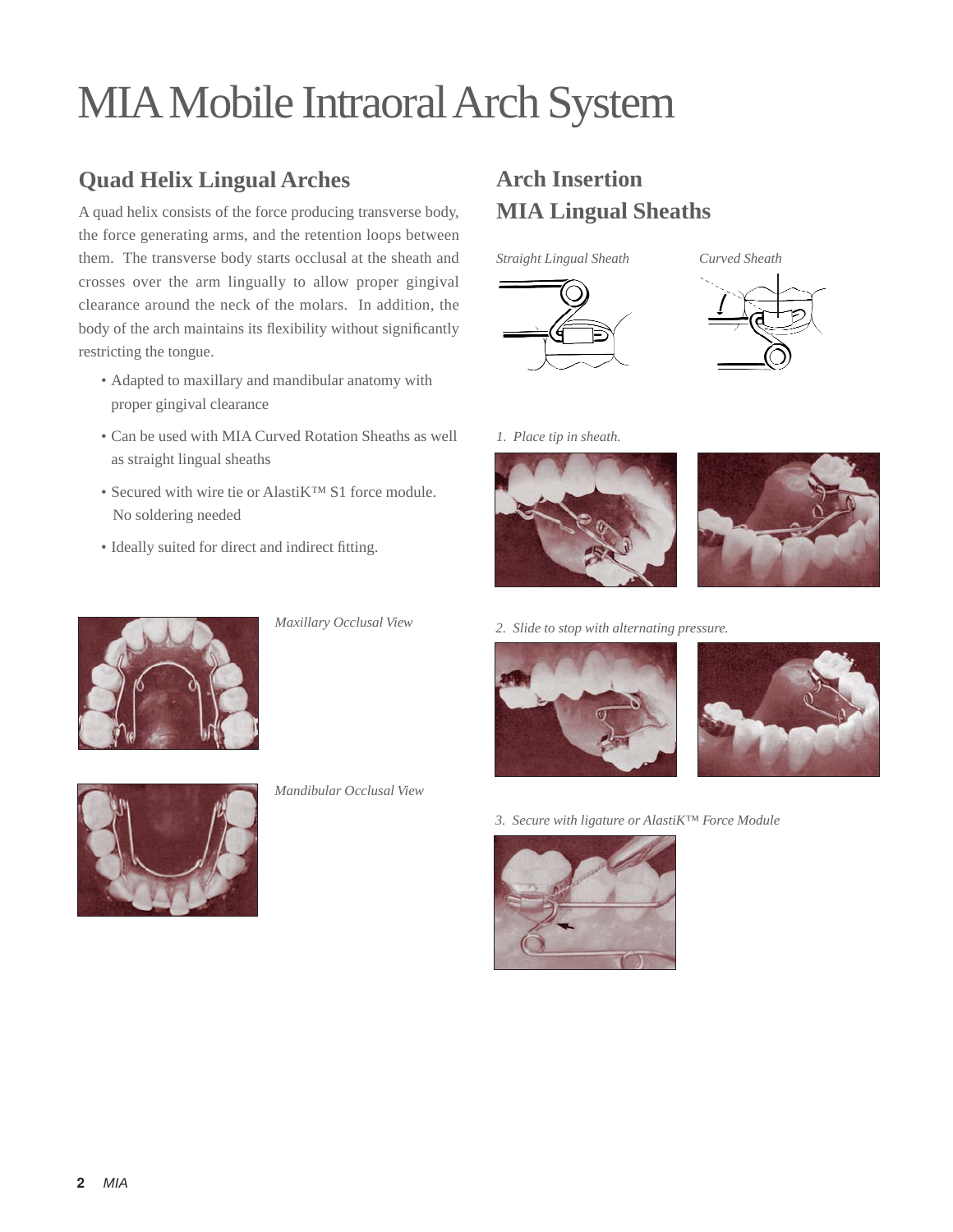Possible molar movement and control by Quad Helix arches: buccal and lingual rotation, expansion and contraction.



# Maxillary or Mandibular

(Maxillary Shown)



1. Bilateral expansion of posterior teeth and cuspids.



2. Bilateral expansion of molars.



3. Asymmetrical expansion of posterior teeth.



4. Asymmetrical expansion of one molar, reinforced anchorage by contralateral segment.



5. Asymmetrical expansion of unilateral posterior segment; reinforced by lingual arm and fixed labial appliance.



6. Asymmetrical, unilateral expansion of single molar; combined with fixed labial appliance.



7. Fan-like expansion, symmetrical of posterior teeth and cuspids (cleft palate).



8. Fan-like expansion, symmetrical of posterior teeth.



9. Fan-like expansion, symmetrical of posterior segments; combined with labial fixed appliance.



10.Fan-like expansion, asymmetrical of posterior segments; reinforced anchorage by anterior segment.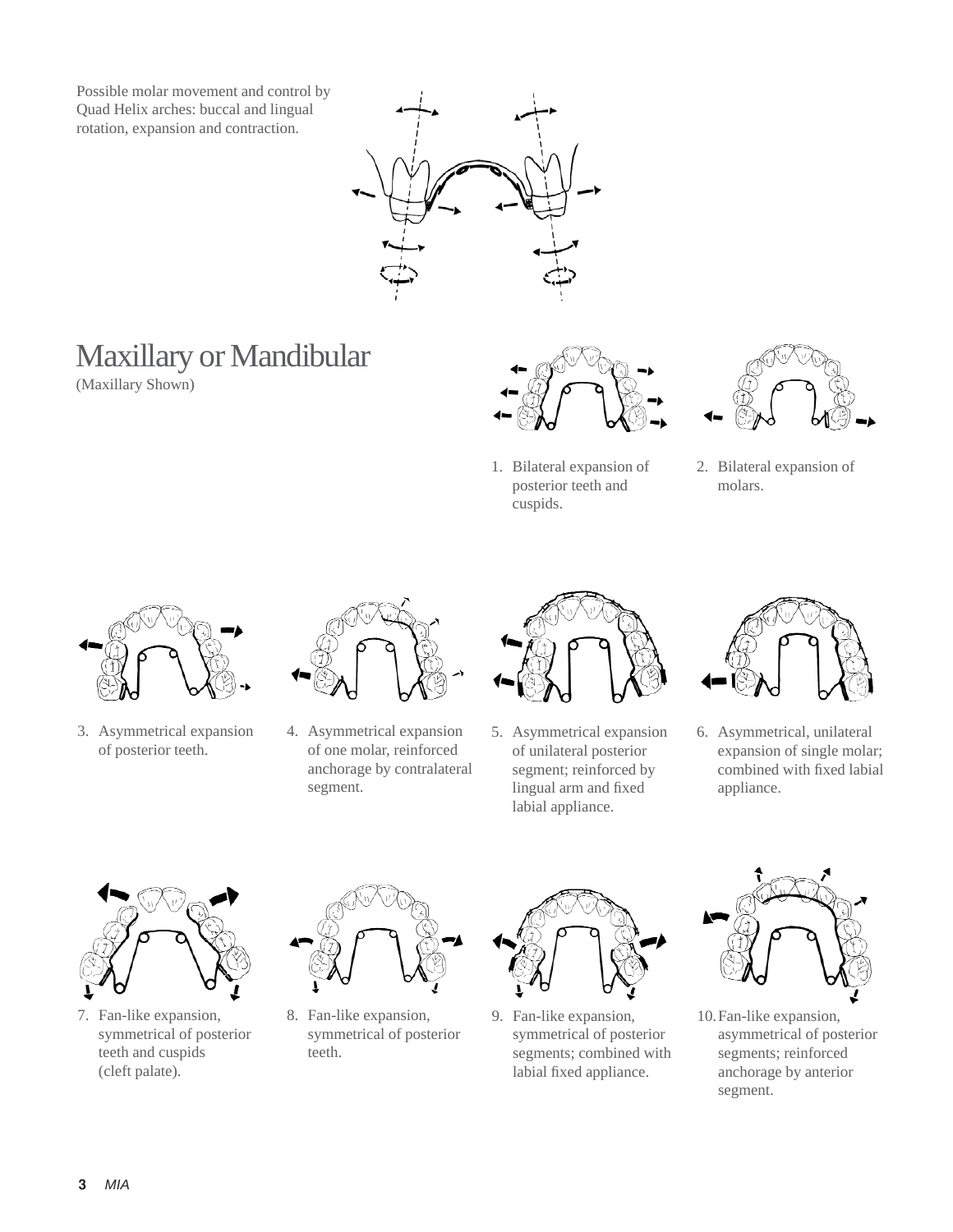

11. Fan-like expansion, asymmetrical of unilateral segment; reinforced anchorage with fixed labial appliance.



14.Unilateral contraction of molar anchorage by ligated cuspid and premolars.



17.Unilateral rotation of molar; anchorage on contralateral side.

# Mandibular Only



12.Fan-like expansion, asymmetrical of unilateral posterior segment; simultaneous protrusion of anterior segment with an auxiliary spring (unilateral cleft palate).



15.Unilateral contraction identical to diagram.



13.Fan-like expansion of molars, symmetrical with distal movement of cuspids.



16.Symmetrical bilateral rotation of molars.



18.Unilateral distal movement and rotation of molar; anchorage by contralateral posterior and anterior segment.



20.Temporary fan-like expansion in the canine region; protrusion of the anterior segment by an uprighting spring.



19.Unilateral distal movement identical to diagram 18; reinforced anchorage by fixed labial appliance.



21.Temporary fan-like expansion in the canine region; intrusion and protrusion by a utility arch.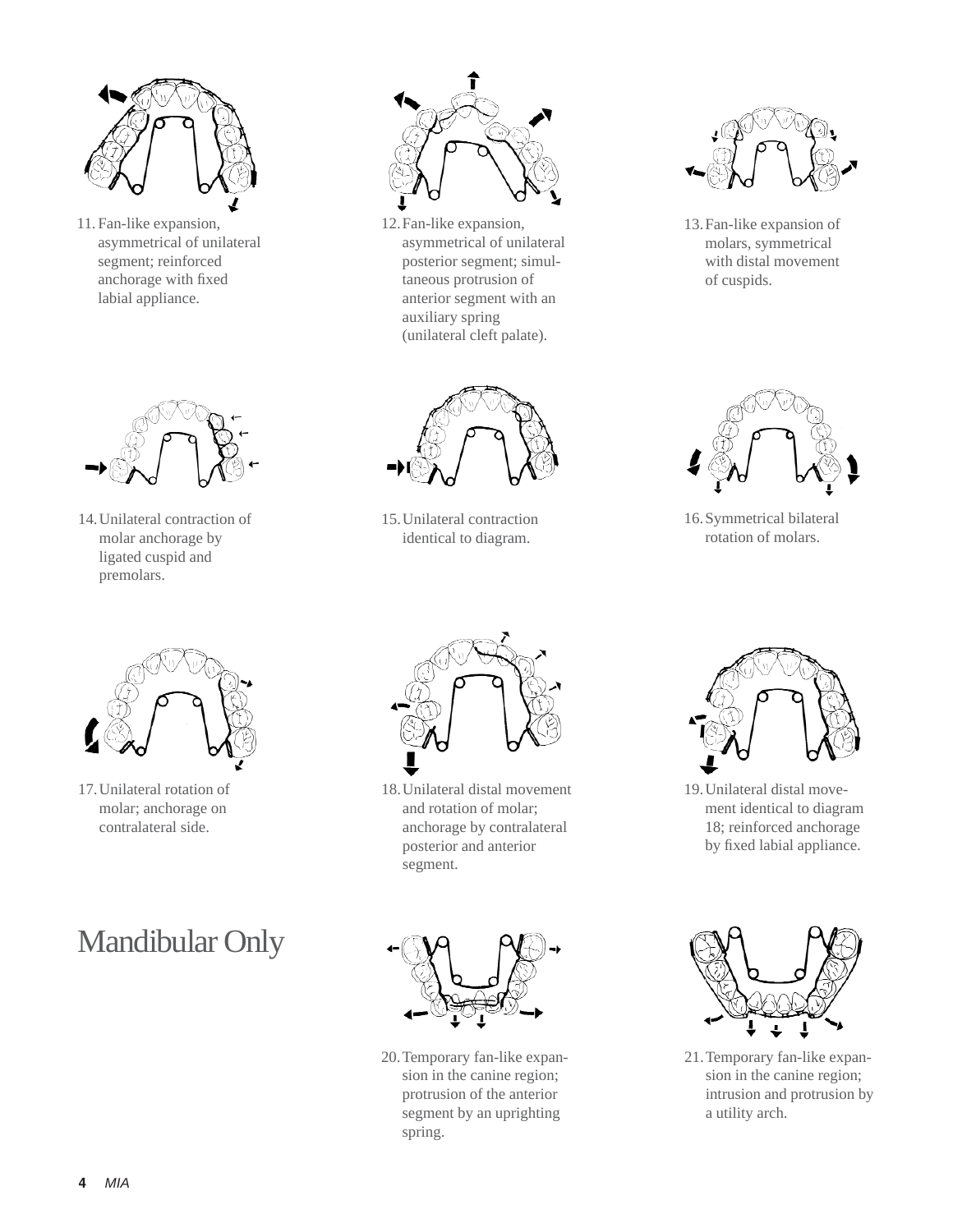### **MIA Arch Adaptation**

Adapt arch in the mouth or on patient model. Use inactivated for initial treatment phase. To avoid molar torque, place a compensatory bend in the double end of the quad helix prior to sheath insertion.

| Anterior helices:    | Position at first bicuspids                                                                                             |
|----------------------|-------------------------------------------------------------------------------------------------------------------------|
| Posterior helices:   | Position at the middle of the<br>sheaths.                                                                               |
| MIA transverse body: | Should miss the tissue by 1 mm<br>in the maxilla and 2mm in the<br>mandible. Consider future active<br>tooth movements. |
| Arch arms:           | Should contact the teeth as need-<br>ed. Arms should contact the teeth                                                  |

needing to be moved (bicuspids and molars) gingivally at the area of the greatest circumference.

*Adapted Arch Model*



*Activated Arch*









### **MIA Arch Activation**

#### *Procedure:*

- 1. Activate with a flat nose plier and finger-pressure.
- 2. Verify activation amount by inserting one retention loop and observing the relationship of the other retention loop to its sheath. (Figure a)
- 3. Repeat on opposite side to confirm. (Figure b)

#### *Unilateral Molar Rotation*



*Bilateral Molar Rotation*





*Bilateral Molar Torque*



The treatment goal always determines the amount of activation for expansion, contraction, torque, and rotation. Heavy permanent forces require activation in only small steps: Maximum 8 week activation parameters:

> expansion and contraction is 3mm rotation is 20 degrees torque is 10 degrees

**Caution:** Maximum 8 week activation parameters should not be exceeded. Over-activation of MIA arches to the final treatment goal can cause possible root resorption and loss of force-control.